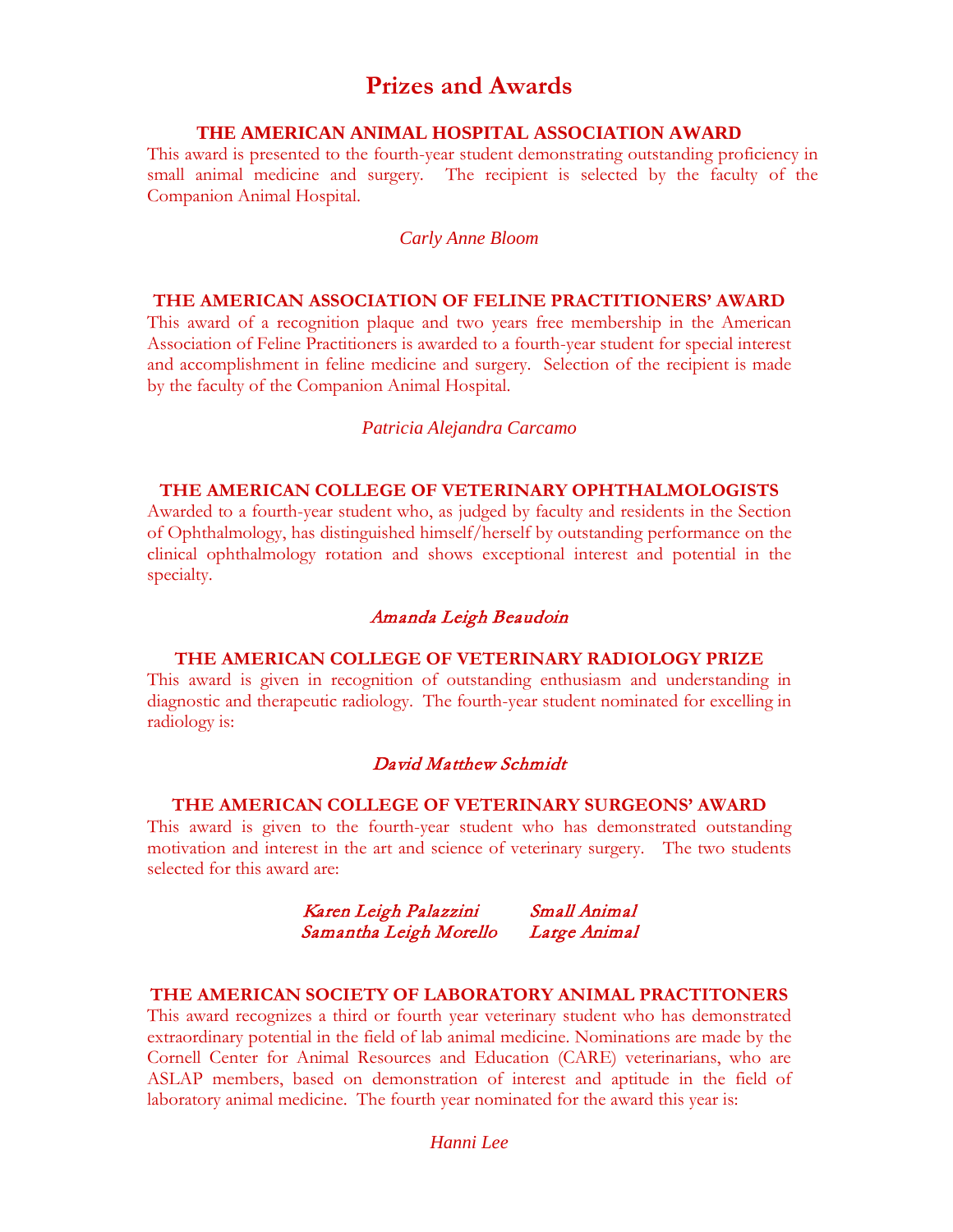### **THE AUXILIARY OF THE AMERICAN VETERINARY MEDICAL ASSOCIATION PRIZE**

This prize is presented to one member of the fourth-year class who is deemed to have best advanced the standing of the College of Veterinary Medicine on the campus by special contributions of an extracurricular nature.

#### David Matthew Schmidt

#### **THE JAMES GORDON BENNETT PRIZE**

In 1916, Mr. James Gordon Bennett of New York City endowed this prize for the fourth-year student who shows the greatest humaneness in handling animals, with special reference to the use of anesthesia. Mr. Bennett was the editor of the New York Herald (forerunner of the Herald Tribune) a century ago; a man of diverse abilities and interests; he is the person who dispatched Henry M. Stanley in 1870 to find Dr. David Livingstone in Africa. Nominations are made by the faculty of the Section of Anesthesiology in the Department of Clinical Sciences.

### Jennifer Thomas Wilkinson

#### **THE ANNE BESSE PRIZE**

Miss A. B. Jennings of New York City endowed this prize in 1925 for the best work in food animal medicine. Nominations are made by the Medicine Section faculty of the Department of Clinical Sciences.

### Stevie Elizabeth Smith

#### **THE FRANK BLOOM PATHOLOGY AWARD**

This prize was established in 1978 from an endowment given by Dr. Frank Bloom. Dr. Bloom, a 1930 Cornell graduate, was a Charter Diplomate of the American College of Veterinary Pathologists, as well as a Diplomate of the American College of Laboratory Animal Medicine. He practiced in Flushing, New York, taught at Downstate Medical and published extensively. The nomination of a fourth-year student excelling in pathology was made by Department of Biomedical Sciences faculty specializing in pathology.

### David William Gardiner

#### **THE GARY BOLTON MEMORIAL CARDIOLOGY AWARD**

Funds for the endowment of this award were donated by friends and colleagues of Dr. Gary R. Bolton in memory of his outstanding contributions to the field of small animal cardiology. Dr. Bolton was a member of the faculty and taught cardiology for a decade. He was also known and respected as a compassionate veterinarian who exhibited empathy for his patients and their owners. Two fourth-year students who have demonstrated understanding and expertise in cardiology and empathy for patients compatible with the philosophy of Dr. Bolton, have been nominated by the faculty of the Companion Animal Hospital.

> Adam Eric Eatroff Travis Lysle Cerf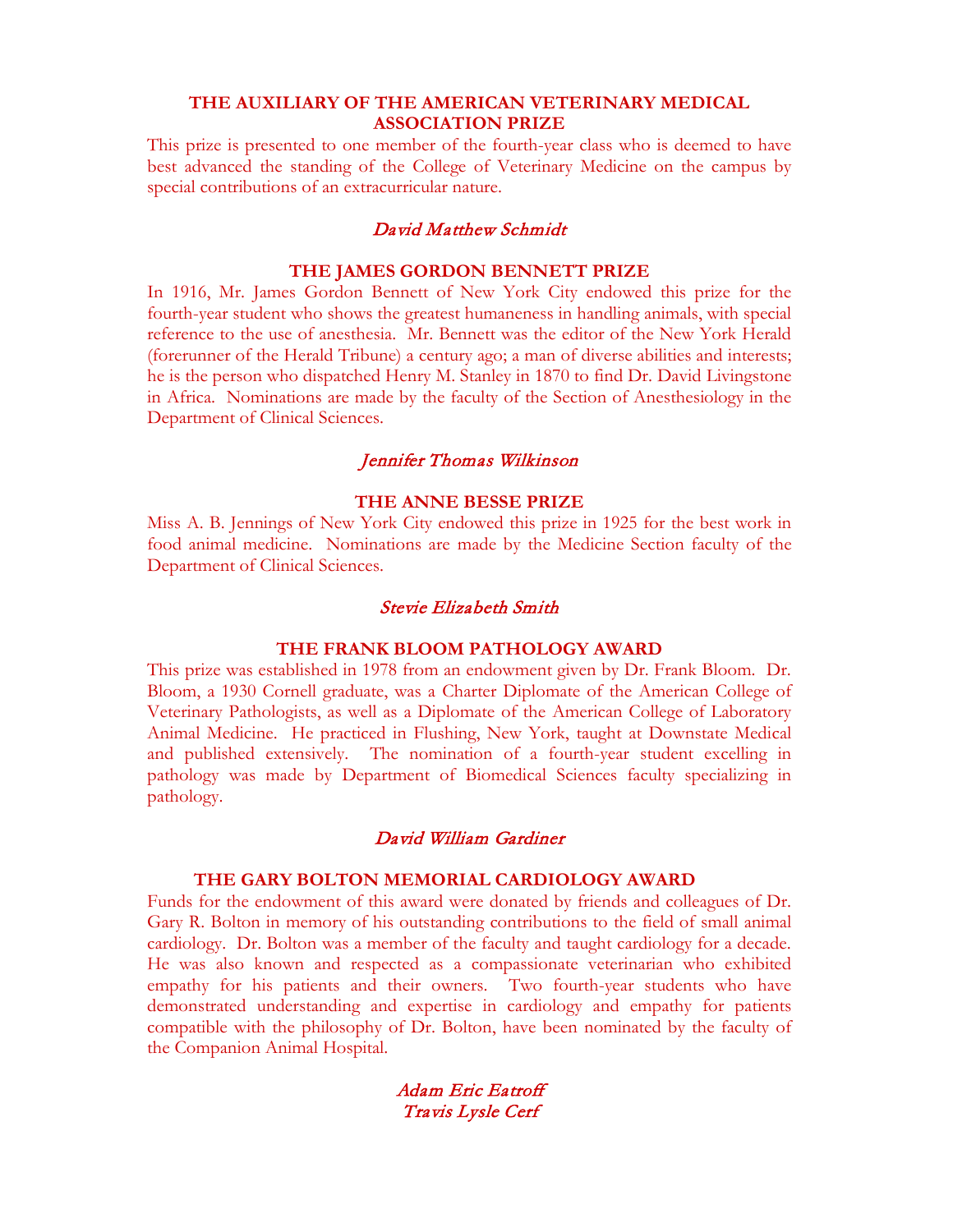#### **THE CHARLES GROSS BONDY PRIZE**

In 1929, Mr. Richard Bondy of New York City endowed this prize as a memorial to his son for the best work by a student in the fourth year in the courses in practical medicine and surgery of small animals. Nominations were made by the faculty of the Medicine and Surgery Sections of the Department of Clinical Sciences responsible for teaching in the Companion Animal Hospital.

### Amy Patricia Cordner

#### **THE JOHN F. CUMMINGS MEMORIAL AWARD**

John Cummings, BS '58, DVM '62, MS '63, PhD '66, James Law Professor of Anatomy, had a long, distinguished career at Cornell as teacher, researcher and mentor to both veterinary and graduate students. He was an exciting and inspiring teacher, known for his interest in, patience with and compassion for students. Dr. Cummings was also a researcher in comparative neuropathology, internationally renowned for his work with animal models of human neurologic diseases. His untimely death on November 3, 1996 filled everyone who knew him with great sadness. Dr. Cummings was the kind of person that many of us aspire to be. He was a modest person, of the highest integrity, who knew the importance of family, community and social responsibility and who had broad interests, knowledge and expertise outside, as well as within veterinary medicine. He approached every aspect of life with enthusiasm, honesty, integrity, and a legendary sense of humor and wit. He respected and cared for others, and earned their respect and admiration in return. The College of Veterinary Medicine Classes of 1997, 1998, 1999 and 2000 established a fund to provide an annual award to be given to a member of the 3rd year class who best exemplifies these qualities of Dr. Cummings.

Students in any of the four veterinary classes can nominate a member of the 3rd year class for this award. The recipient of the award is then chosen by a faculty committee from among those students nominated*.* 

### Michelle Neomi Moyal

### **THE A. GORDON DANKS LARGE ANIMAL SURGERY AWARD**

This award was initiated in 1978 by the faculty of the Department of Clinical Sciences to recognize the outstanding contributions of Professor Emeritus A. Gordon Danks, first Director of Student Administration and Admissions and Chairman of the former Department of Large Animal Medicine and Surgery. It is presented to a fourth-year student demonstrating outstanding knowledge and talent in the diagnosis and treatment of surgical problems of large animals. Basic and applied knowledge, diagnostic abilities, general surgical skills, and patient care exhibited during the clinical rotations are considered in the presentation of this award.

### Liara Meg Gonzales Heather Marie Mayers

#### **THE DAPHNE AWARD**

This award was established to recognize clinical proficiency and assist new graduates beginning a career in a practice setting. It is awarded to a small number of graduating students who exemplify excellence in the practice of veterinary medicine; whose knowledge, professional skills, compassion, and high standards of patient care promise to advance a legacy of excellence throughout their professional careers.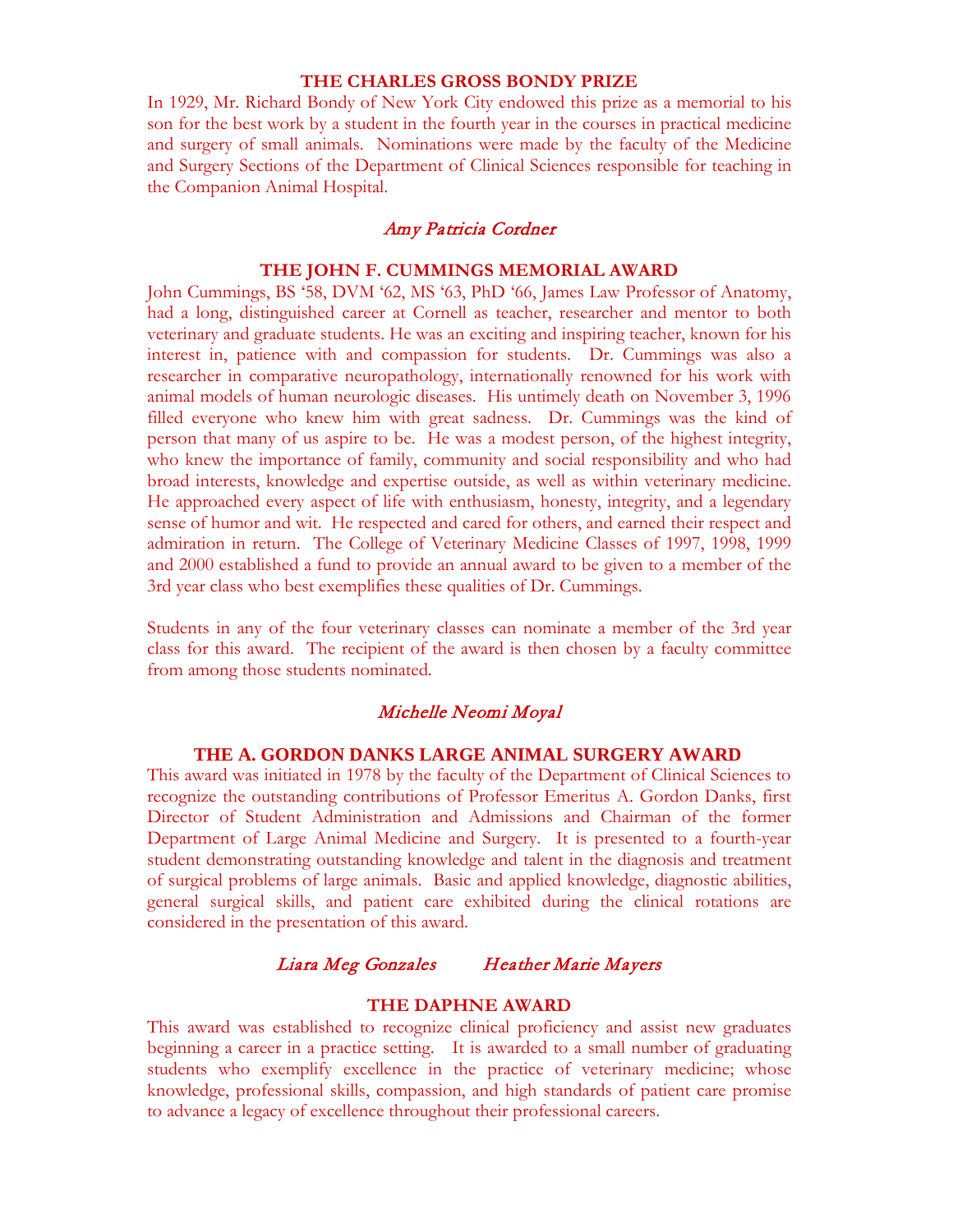# Amanda Leigh Beaudoin Adam Eric Eatroff Patrick Conor Carney Megan Jill McCracken

### **THE DONALD DELAHANTY MEMORIAL PRIZE**

This prize was established as a special memorial to Dr. Donald D. Delahanty, a member of the Department of Large Animal Medicine, Obstetrics and Surgery from 1952 to 1975. The prize is given to a fourth-year student showing an interest in equine practice and a high level of proficiency in the field. The candidate is nominated by the faculty of the Department of Clinical Sciences concerned with the equine patient.

# Kelly Ann Butterworth

### **THE DERMATOLOGY SERVICE AWARD**

DVM Pharmaceuticals, Inc. sponsors this award to recognize excellence and interest in clinical dermatology. The recipient is selected by the faculty involved in teaching clinical dermatology.

### Joya S. Griffin

#### **THE HUGH DUKES PRIZE IN EXPERIMENTAL PHYSIOLOGY**

This prize was established by former students and friends of Dr. H. Hugh Dukes, who was a pioneer in the education of students in physiology and who served the University and College for 28 years as Professor and Chairman of the Department of Physiology. With a view to encouraging veterinary graduates to undertake research and teaching in physiology the prize is awarded upon the judgment of the veterinary physiology teaching faculty to a veterinary student who has done excellent work in physiology laboratory courses and shows potential for teaching and contributing new knowledge to physiology. Nominations may be made by any faculty member in the College of Veterinary Medicine.

#### Lauren Marie Gallaspy

#### **THE ETTINGER INCENTIVE AWARD**

Dr. Stephen Ettinger, Class of 1964, established this award to provide encouragement to all veterinary medical students at Cornell. The award, Dr. Ettinger's *Textbook of Veterinary Internal Medicine*, is given to a second-year student who has made the greatest improvement in cumulative GPA between the first and second year.

#### Michelle Lugones

### **THE HOWARD E. EVANS AWARD IN COMPARATIVE ANATOMY**

In 1994, on the occasion of his  $50<sup>th</sup>$  year class reunion, Dr. Howard Evans '44 and his wife Erica generously endowed this scholarship to be awarded by the faculty of the Department of Anatomy. The purpose of this award is to recognize and encourage student participation in anatomical endeavors that pertain to the gross structure or function of any animal (particularly fish, reptile or bird). This year the faculty selected a first year student.

#### Megan Elizabeth Nyboer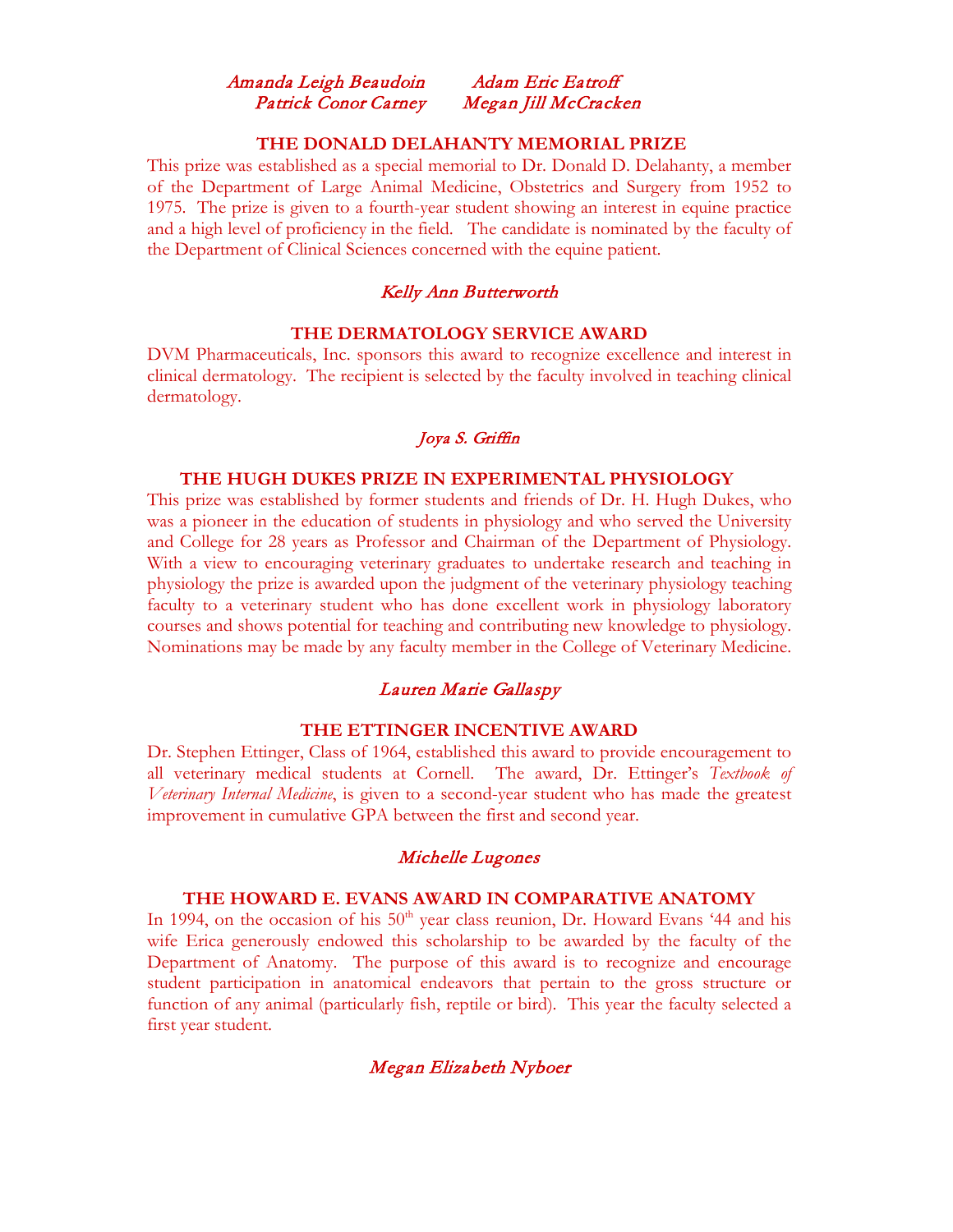### **THE MYRON G. FINCHER PRIZE**

This award was initiated in 1980 through an endowment from Dr. Neil W. Pieper, '32, given in honor of Professor Emeritus Myron G. Fincher, '20. It is in recognition of the many contributions to the College by Dr. Fincher. Always a gentleman, he firmly demanded the best from his students and played a leading role in the instruction of large animal medicine and obstetrics for 45 years. It is presented to a fourth-year student demonstrating the best work in courses dealing with large animal obstetrics and reproductive diseases. Academic as well as practical performance is considered. Nominations are made by the Section of Theriogenology in consultation with other clinical faculty.

#### *Jennifer Alayne Marvin*

#### **THE FINGER LAKES KENNEL CLUB AWARD**

This award is presented to a veterinary student who has demonstrated an interest in purebred dogs. Students in any class year are eligible. This year the recipient is a first year student:

### Angela Teresa Gifford

#### **THE GENTLE DOCTOR AWARD**

The Gentle Doctor Award was originally made possible by Dr. William Hornbuckle's contribution of prize money from the Norden Distinguished Teacher Award received by him in 1979. Dr. and Mrs. Robert Kirk established a permanent endowment fund for the continuation of this award. The recipient of the award is a fourth-year student who, in the opinion of the faculty of the Department of Clinical Sciences, exemplifies enthusiasm, motivation and dedication to the delivery of excellent veterinary patient care. This year the faculty has selected two students to receive this award:

#### Patrick Conor Carney Amy Beth Todd

#### **THE ALLAN H. HART CLINICAL PROFICIENCY AWARD**

IDEXX Laboratories, Inc. created this award in memory of Dr. Allan H. Hart, successful practitioner and internationally known consultant and expert in the field of veterinary clinical pathology. The award goes to a fourth-year student judged by the faculty to have displayed exceptional proficiency in diagnostic clinical pathology and its practical application to clinical cases.

### Patrick Conor Carney

#### **THE HILL'S "BUDDY" AWARD**

Hill's Pet Nutrition, Inc., established this award to honor a fourth-year student who has demonstrated excellent problem solving ability, knowledge and application of principles of nutrition throughout the stages of life, as well as in clinical disease in small animal medicine and surgery. The recipient is selected by members of the clinical faculty and those involved in teaching and counseling on clinical nutrition.

### Lisa Anne Keno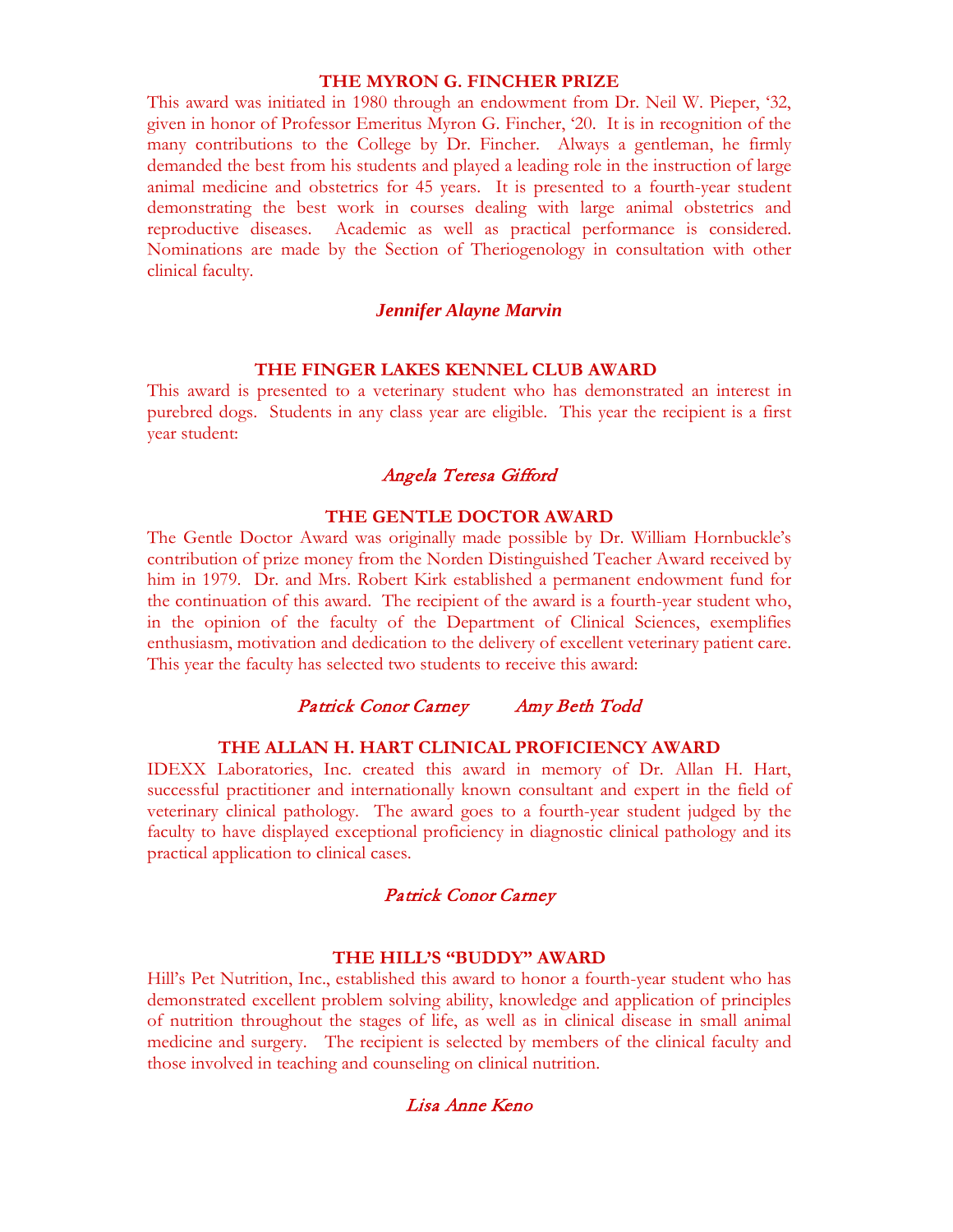#### **THE GRANT SHERMAN HOPKINS PRIZE**

The endowment for this prize was given by Ms. Ann Ottaway Hopkins in 1955 in memory of her husband who had served the University and College for 45 years as Professor of Veterinary Anatomy. It is awarded upon the recommendation of the anatomy faculty in the Department of Biomedical Sciences on the basis of interest, ability, perseverance, and performance in work in that department.

### Amy Beth Todd

#### **THE VECCS AWARD**

The Veterinary Emergency and Critical Care Society sponsors this award given to a fourth-year student who is a member of the student chapter of VECCS and has demonstrated excellence, interest, and proficiency in the field of small animal emergency and critical care medicine. The recipient is chosen by the small animal clinical faculty.

#### Amy Patricia Cordner

### **THE P. PHILIP LEVINE PRIZE IN AVIAN MEDICINE**

This prize was established from donations made by friends and colleagues of Dr. P. Philip Levine in memory of his many contributions to the field of avian medicine, both nationally and internationally. Dr. Levine was a long-time member of the Cornell faculty and was the first chairman of the Department of Avian Diseases. Much of his life was dedicated to the training of young people and to encouraging them to aspire to excellence. In the spirit of encouraging excellence, this prize is awarded to a veterinary student excelling in avian medicine.

### *Travis Lysle Cerf*

#### **THE MERCK MANUAL AWARDS**

Merck and Company, Inc., gives engraved copies of the Merck Veterinary Manual to members of the fourth-year who will graduate highest in their class. In alphabetical order, the recipients in the Class of 2006 are:

| <b>Matthew Leonard Baron</b> | Lauren Marie Gallaspy     |
|------------------------------|---------------------------|
| <b>Kelly Ann Butterworth</b> | David Matthew Schmidt     |
| <b>Patrick Conor Carney</b>  | Amy Beth Todd             |
| Amy Patricia Cornder         | Jennifer Thomas Wilkinson |

### **THE JANE MILLER PRIZE**

Funds for the endowment of this prize were given by Dr. Frank H. Miller, a graduate of McGill University and a trustee of Cornell University for twenty consecutive years. As a memorial to his wife, the prize is awarded to a member of the second-year class who has done the best work in veterinary physiology. Candidates are nominated by the physiology faculty in Department of Biomedical Sciences.

### Heather Michelle Wright

#### **THE MALCOLM E. MILLER AWARD**

In 1965, Ms. Mary Wells Miller Ewing established this award in memory of her husband, Dr. Malcolm E. Miller, '34, a former professor of anatomy and the head of that department from 1947 to 1960. The recipient is to be a fourth-year student who, in the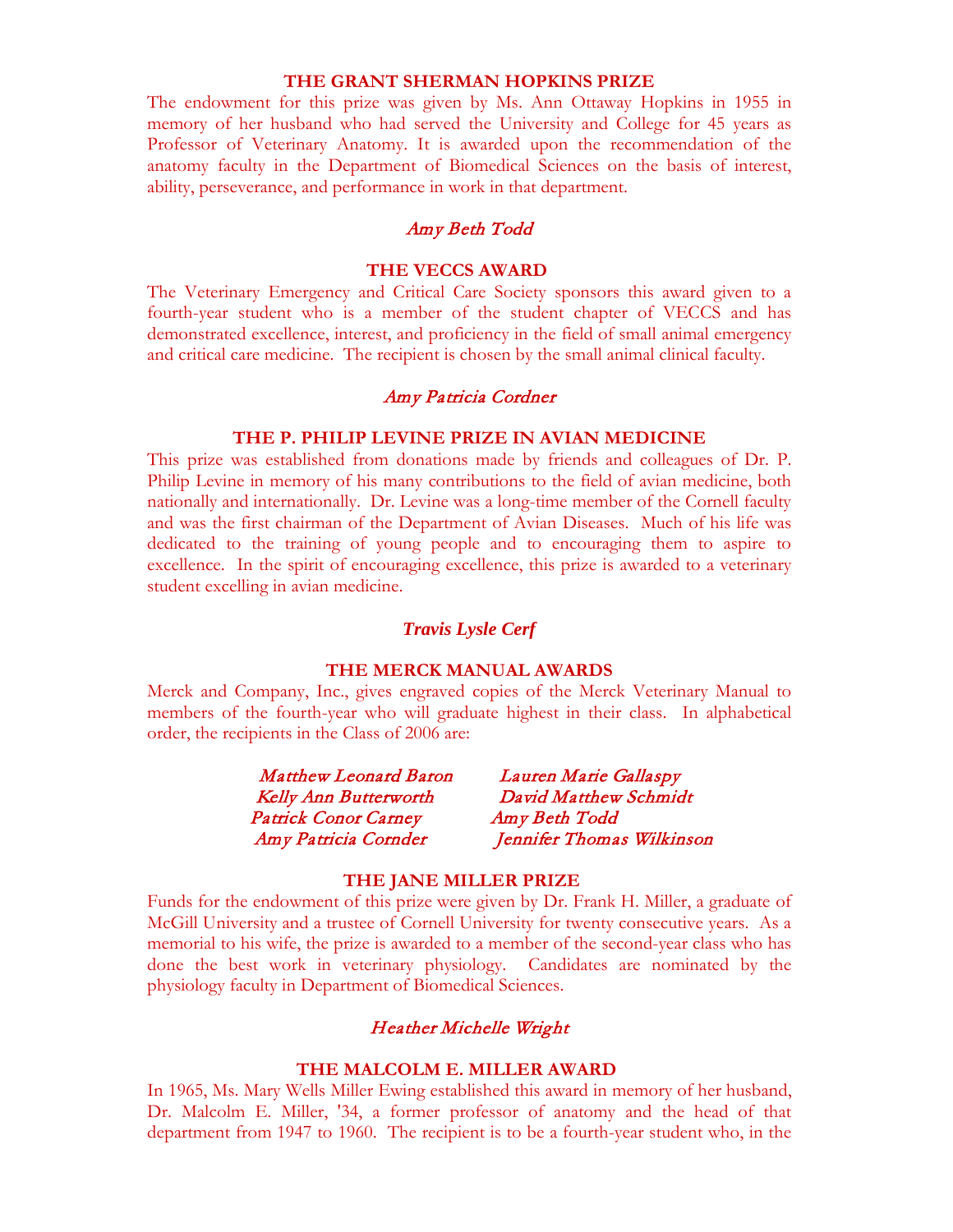judgment of the Dean, has demonstrated perseverance, scholastic diligence, and other personal characteristics that will bring credit and distinction to the veterinary profession.

### Evelyn Marie Galban

#### **THE MARY LOUISE MOORE PRIZE**

Dr. Veranus A. Moore established this endowed prize as a memorial to his wife for the best work in bacteriology. Dr. Moore served as Chairman of the Pathology and Bacteriology Department and as Dean of the Veterinary College from 1908 to 1930. Nominations are made by the Department of Microbiology and Immunology.

#### Lauren Marie Gallaspy

#### **THE NEUROANATOMY AND CLINICAL NEUROLOGY PRIZE**

In memory of Dr. William B. Forsythe, this prize is to be awarded to the fourth-year student who has demonstrated the most outstanding expertise and interest in neuroanatomy and clinical neurology. Nominations are made by the faculty who have primary responsibility for instruction in neuroanatomy and in clinical neurology. This year the faculty selected:

# Lauren Elisa Marini

#### Honorable Mention

### Evelyn Marie Galban Shadi Jiries Ireifej

### **THE NEW YORK STATE VETERINARY MEDICAL SOCIETY PRIZE**

This prize, which consists of an engraved plaque and a cash award, is provided annually by the Society for the best Senior Seminar by a member of the fourth-year. Nominations are made by the Senior Seminar Committee which judges the quality of the seminars. This year the committee has selected:

### Anton W. Asare

The Senior Seminar Committee would also like to recognize the following students with Honorable Mention Awards:

### Carly Anne Bloom Melissa Leigh Pelesz

### **THE LEONARD PEARSON VETERINARY PRIZE**

This award, endowed in 1993, is for the fourth-year student who most successfully demonstrates the potential for professional and/or academic leadership in veterinary medicine.

# Samantha Leigh Morello

# **THE NOVARTIS PARASITOLOGY AWARD**

Novartis Animal Health US, Inc established this award to honor a fourth- year student who has demonstrated exemplary achievement in the area of parasitology based on course grades,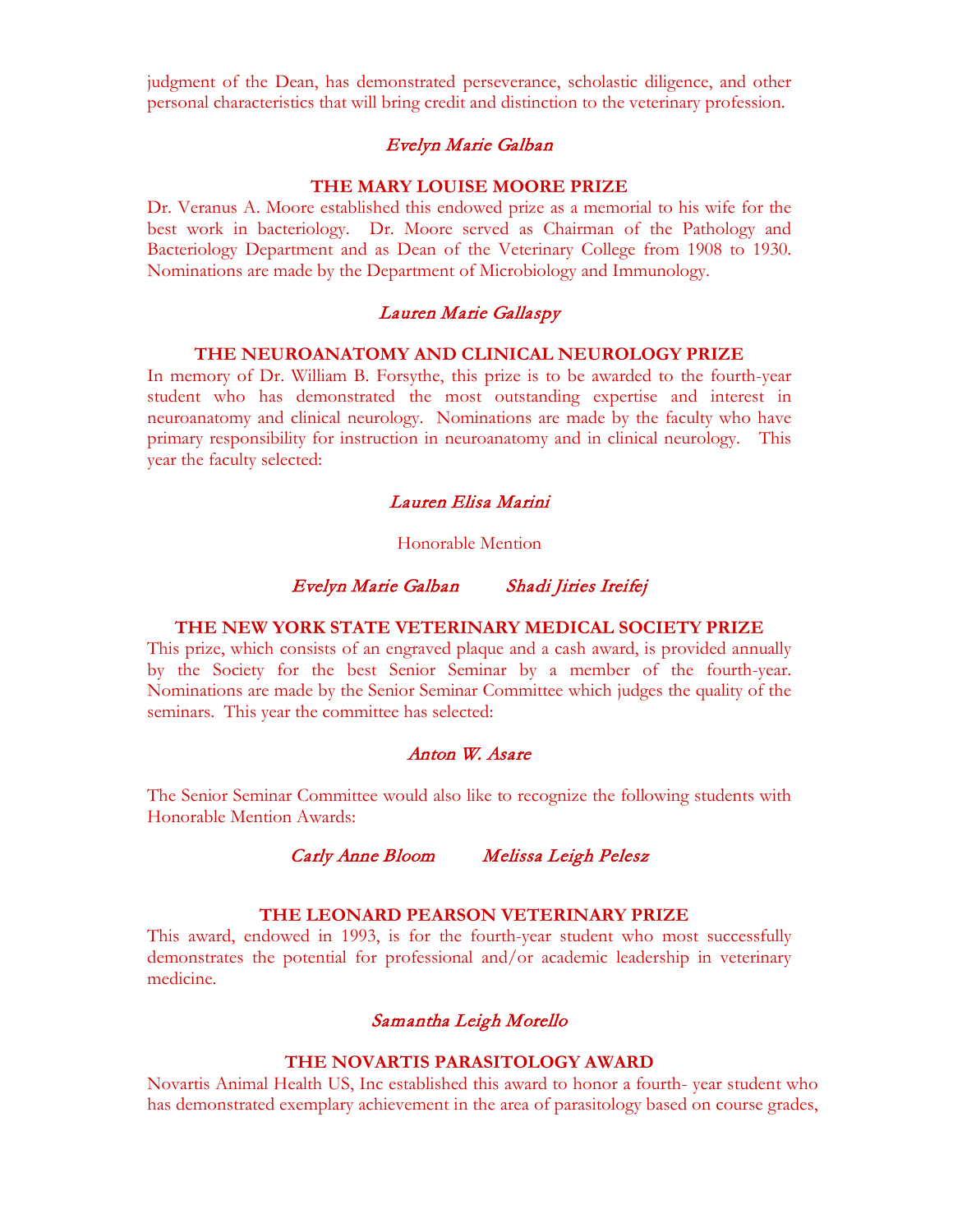aptitude and extra-curricular interests in clinically pertinent parasitology research. Nominations are made by the faculty engaged in teaching parasitology.

### Hanni Lee

#### **THE PFIZER VETERINARY SCHOLARSHIP AWARD**

Pfizer Animal Health established this award to foster veterinary medical education by recognizing the outstanding third-year student who, through his or her ability, dedication and character, attains a high level of academic achievement and productivity.

### Collin Andrew Wolff

### **THE PFIZER CLINICAL AWARDS**

Pfizer Animal Health gives these prizes to students considered to be the most proficient in the practice of large animal and small animal medicine. Nominations for these awards are made by the faculty members of the respective departments.

> **Yuka Akieda – Small Animal Medicine Catherine Wakefiled Reiss – Specialty Team Award-Anesthesia Jordyn Marie Boesch - Specialty Team Award-Internal Medicine Shadi Jiries Ireifej – Specialty Team Award-Dermatology Robert F. Ceglowski – Dairy Production Medicine Amy Beth Todd – Equine Medicine**

#### **THE PHILOTHERIAN PHOTOGRAPHIC PRIZE**

The Philotherian Photographic Prize, endowed in 1972 by the late Dr. and Mrs. Hadley C. Stephenson, is given to the veterinary student who has taken the best photograph of an animal in its environment. In a letter about the prize, Dr. Stephenson said "the members of the veterinary profession possess a feeling for the animals ... [and] ... we wish to encourage the expression of that feeling". The photographs are judged by a committee of College faculty and staff members on originality, individuality of the animal and its enjoyment of its surroundings, the effect it has on the judges, and suitability for framing.

| <b>Frist Place:</b>  | Jennifer Malarchik '08 |
|----------------------|------------------------|
| <i>Second Place:</i> | Kristen Pastir '07     |
| <i>Third Place:</i>  | Amy Cordner '06        |

#### **THE PHI ZETA AWARD**

The Alpha Chapter of Phi Zeta, the honor society of veterinary medicine, acknowledges the second-year student with the best academic record upon completion of the first three semesters of study. The recipient of the award receives Ettinger's Textbook of Veterinary Internal Medicine, Volumes I and II.

#### Michele Ann Keyerleber

### **THE WILLIAM C. REBHUN AND SAMUEL GORDON CAMPBELL AWARD**

Through an endowment established in 2000 by the Rebhun and Campbell families, the William C. Rebhun and Samuel Gordon Campbell Award recognizes a fourth-year student who, while on clinical rotations, has demonstrated a practical and reliable work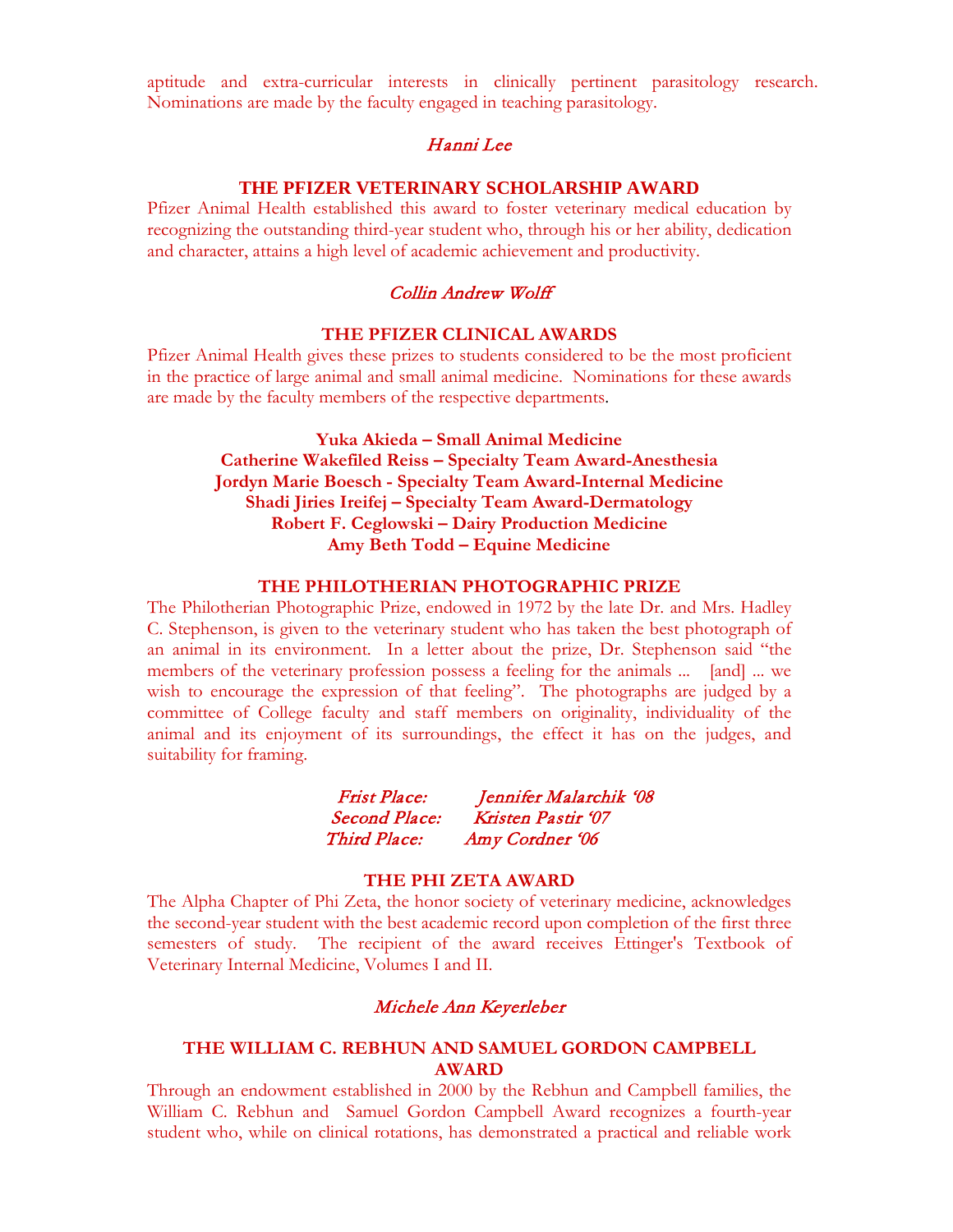ethic, a passion for discussing casework with colleagues, faculty, and staff, and a balanced and active life away from the veterinary college. These qualities were espoused by William C. Rebhun, (DVM, Cornell University, 1971, ACVIM, ACVO) and S. Gordon Campbell (BVSc, University of Glasgow, 1956, MVSc, Toronto University, 1959, PhD, Cornell University, 1964, Associate Dean 1980-1985) who were both well-known and respected teachers in the College of Veterinary Medicine, with a combined service to the College that spanned three decades. Both men shared a vision of veterinary medicine as an essentially human endeavor, tempered by practical thought, tolerant ideals, and passionate and regular discourse. They were adamant proponents that ideas must be discussed openly and that debate and disagreement were an integral part of the learning process. Both men also shared a keen belief that the intense academics of Cornell University must be balanced and informed by a full life away from the classroom and clinic. They shared a love of the practical aspects of farming, were avid athletes, and, more often than not, could be found either with their families and friends or outdoors when not at the College. They met all people with an open hand and treated everyone with a sincere equality that cultivated a broad spectrum of friendships from all sides of the communities in which they lived. They also were adamant that all people should be treated with fairness. The recipient of this award also will have demonstrated an egalitarian approach to clinical work, meeting clients, patients, staff, fellow students, and faculty with equal respect and care.

The Rebhun and Campbell families established this award to focus on the philosophies and traits that reflect the contributions of Dr. Rebhun and Dr. Campbell to veterinary medicine.

#### Stevie Elizabeth Smith

#### **THE COLONEL FLOYD C. SAGER EQUINE OBSTETRICS AND PEDIATRICS AWARD**

This award, created on the occasion of Dr. Sager's  $90<sup>th</sup>$  birthday in 1984 by another Cornellian who trained under Dr. Sager, recognizes a Cornell veterinarian whose name is synonymous with excellence in equine obstetrics and pediatrics. Following Dr. Sager's graduation in 1917, he served in the army Remount Service until after World War II. He then became the veterinarian for the world famous Claiborne Farm in Kentucky where he remained until his death in February, 1986. The fourth-year student receiving this award, in the opinion of the faculty of the Department of Clinical Sciences, has displayed outstanding aptitude in equine obstetrics and pediatrics.

## Lauren Marie Gallaspy

#### **SIMMONS AND ASSOCIATES CAREER EXCELLENCE AWARD**

In 2003, Simmons and Associates Educational Trust was established as a not-for-profit educational trust to award and recognize a third-year veterinary student who has distinguished himself/herself by demonstrating a keen interest or measurable aptitude for the pursuit of excellence in the business of small animal medicine. The recipient of this award will be eligible for the Simmons and Associates national essay contest award.

### Tina Louise Waltke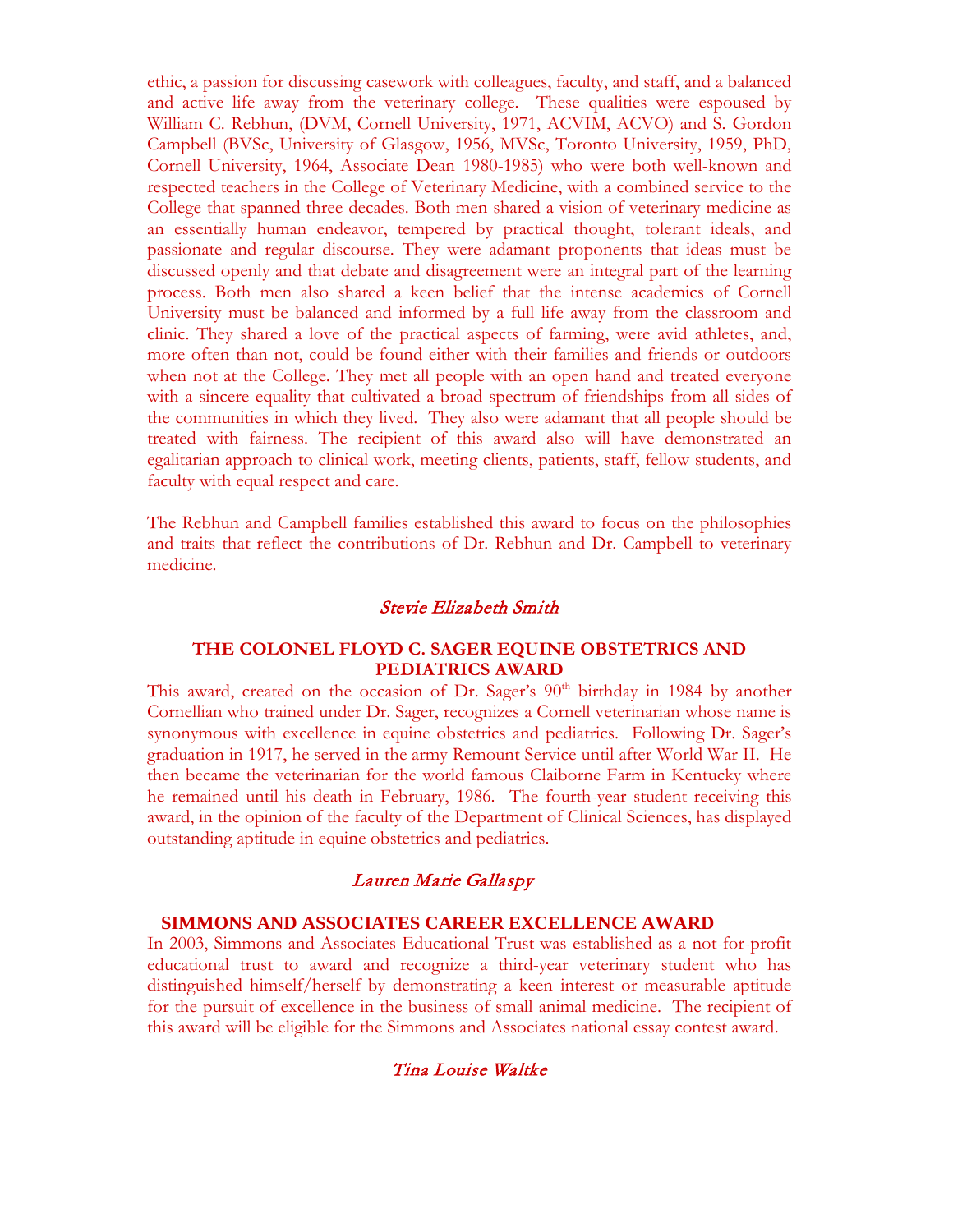### **THE PAMELA SLACK AWARD**

This prize, contributed by the Mid-Atlantic States Association of Avian Veterinarians, is to be awarded to the third-year student who has demonstrated the most outstanding competence and motivation in various areas of avian medicine. Nominations are made by the faculty who have primary responsibility for instruction in avian diseases and clinical avian medicine, including the advisor of the Avian Clinic.

#### Catherine Wood

#### **THE ISIDOR I. SPRECKER WILDLIFE MEDICINE AWARD**

This award was established in 1996 by Esther Schiff Bondareff, '37 in honor of her friend, Isidor Sprecker, D.V.M. '39 as a testimony to her admiration of him and her keen interest in improving the quality of veterinary health in zoo animals. This award is presented annually to a third or fourth-year veterinary student in good academic standing, with a strong interest in pursuing a career in zoo and wildlife medicine.

### Jordyn Marie Boesch

#### **THE DOROTHY SULLIVAN PRIZE**

From an endowment established in 1996 through the bequest of Dorothy "Dottie" Sullivan, a long-time employee of Cornell and the College's Office of Student Services, this prize is awarded to the fourth-year student whose interests and exemplary efforts as ambassador have strengthened and enriched the activities, outreach, image and environment of the College of Veterinary Medicine.

#### Niccole E. Bruno Joya S. Griffin

#### **THE ANNA OLAFSON SUSSEX PATHOLOGY AWARD**

This award was endowed in 1974 by Peter and Harriette Olafson in memory of Dr. Olafson's sister. The award is given to a third-year student who has done outstanding work in pathology. Recommendations are made by faculty actively engaged in teaching pathology.

#### Mee-ja Marie Sula

#### **THE JACOB TRAUM AWARD**

Through an endowment established by friends of Jacob Traum, '05, Professor of Bacteriology Emeritus, University of California, and formerly Chief Scientist at the Federal Plum Island Animal Disease Laboratory, this prize is awarded to the fourth-year student who is judged by the Department of Microbiology and Immunology as having exhibited superior interest and accomplishment in bacteriology, epizootiology, pathology, and virology, including an aptitude for and expressed interest in research on infectious diseases.

### Patrick Conor Carney

#### **THE HORACE K. WHITE PRIZE**

An endowment for this prize was originally given by Mr. Horace K. White (and later his sons of Syracuse, New York) for the student with the highest academic record during their veterinary training. This award, originally called the President's Prize, dates back to